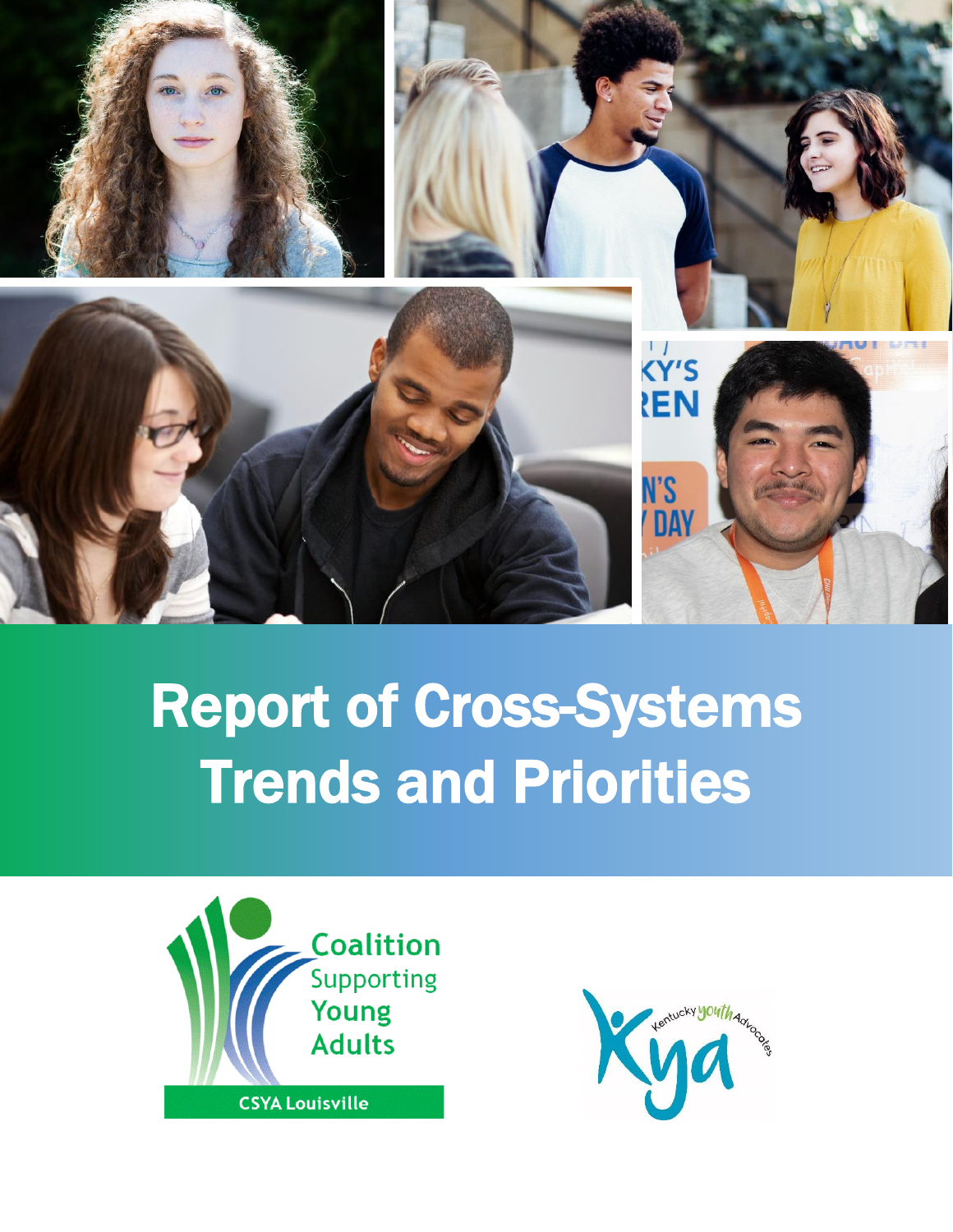#### Introduction

Opportunity youth are ages 16-24 and are neither enrolled in school nor employed. This population has been previously referred to as "disconnected" but recently the term has shifted to "opportunity youth," for several reasons. For one, youth and young adults that were labeled as such were, in fact, quite connected to friends, family, their neighborhood, and even local community-based organizations that sought to help them overcome some of the challenges they faced. Instead, it was the institutions and systems that should have been giving them access to education and employment that were disconnected. As a result, many advocates began referring to this population as opportunity youth to acknowledge the opportunities that these young people still have and the opportunities that investing in their futures provides for our businesses and communities.

Young adulthood is a critical period of maturation for individuals to develop independence and personal growth. This window of opportunity lays the foundation for a successful transition into adulthood and the workforce. However, life circumstances may prevent youth from being able to navigate this transition and can be detrimental to their occupational trajectories. These life circumstances may include:

- homelessness or housing instability,
- involvement in the child welfare system,
- conflict with the law.
- suspensions from high school,
- physical or emotional special need or disability, including addiction,
- leaving school before graduating,
- early pregnancy or parenting,
- discrimination or harassment due to their race or gender, gender identity or orientation,
- low-income or persistent economic stress.

The Coalition Supporting Young Adults and Kentucky Youth Advocates received funding from Louisville Metro's Office of Youth Development to develop a comprehensive report, utilizing current and previous research as well as input from partners and youth, on the current landscape for young people in Louisville. The goal of this report is to identify priorities for policy and program changes around which community members can coalesce to make transformational change for young people.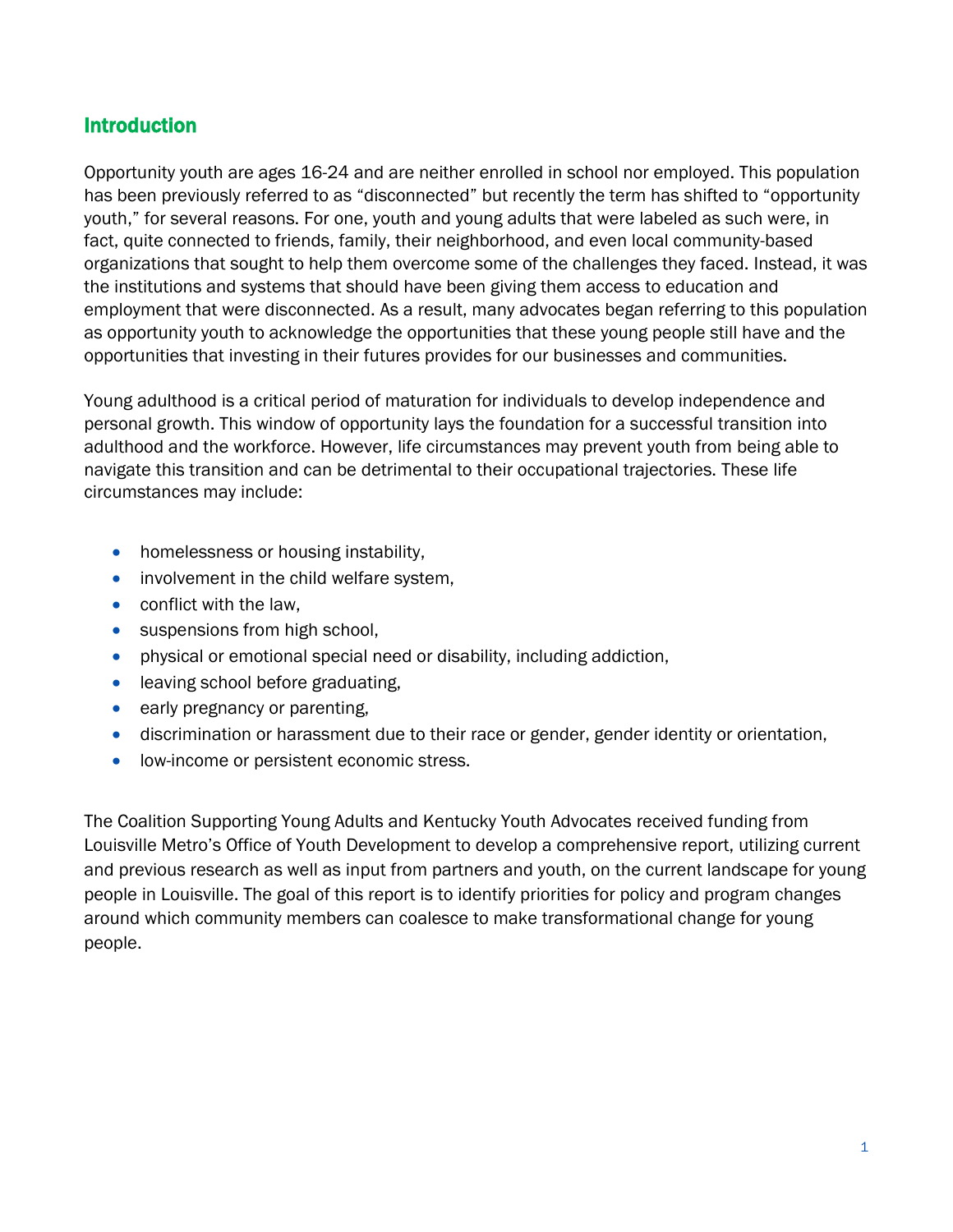# Youth Disconnection

Prior to the COVID-19 pandemic, national disconnection rates were trending downward. In fact, the national disconnection rate decreased by 30 percent from 2010 (15%) to 2019 (11%). Despite marked progress, this means more than 4 million young people ages 16 to 24 were neither in school nor employed in 2019.<sup>1</sup>

It is likely, however, that the COVID-19 pandemic and the resulting disruption of the economy has negated almost a decade's worth of progress in the national disconnection rate. A study published by the Pew Research Center found that between February and June 2020, the share of young adults who were neither enrolled in school nor employed had more than doubled, from 11 percent to 28 percent. <sup>2</sup> While researchers and advocates do not expect the rate to remain this high as the economy opens back up and jobs become available, they suspect that progress will be disrupted.

Based on 2019 data, Kentucky's disconnection rate of 13 percent is higher than the national average. This means that in 2019, Kentucky had over 70,000 young people ages 16- 24 not in school nor employed.<sup>3</sup> Furthermore, due to structural and institutional racism that is embedded in our society, in Kentucky we see stark differences in disconnection rates by race and ethnicity, with 21.4 percent of Black youth, 14.9 percent of Latinx youth, and 13.4 percent of White youth as disconnected. 4

Locally, 2019 data shows that Louisville has a disconnection rate of 13 percent (approximately 9,000 young people) for those ages 16-24 who were not attending school and not working. This rate is an improvement from 2010, when 18 percent of Louisville's young people were disconnected. In 2019, Louisville ranked 34th out of the 50 most populous cities plus D.C. based on its youth/young adult disconnection rate.

**Youth Disconnection Rates** in 2019

When broken down by age group, we see that in 2019:

- 8 percent of teens ages 16 to 19 were not attending school and not working in Louisville. That is approximately 2,000 youth; an improvement from 10 percent (3,000 youth) in 2010.
- 17 percent of young adults ages 20 to 24 were not attending school and not working in Louisville. That is approximately 7,000 young adults; an improvement from 24 percent (10,000 young adults) in 2010. 5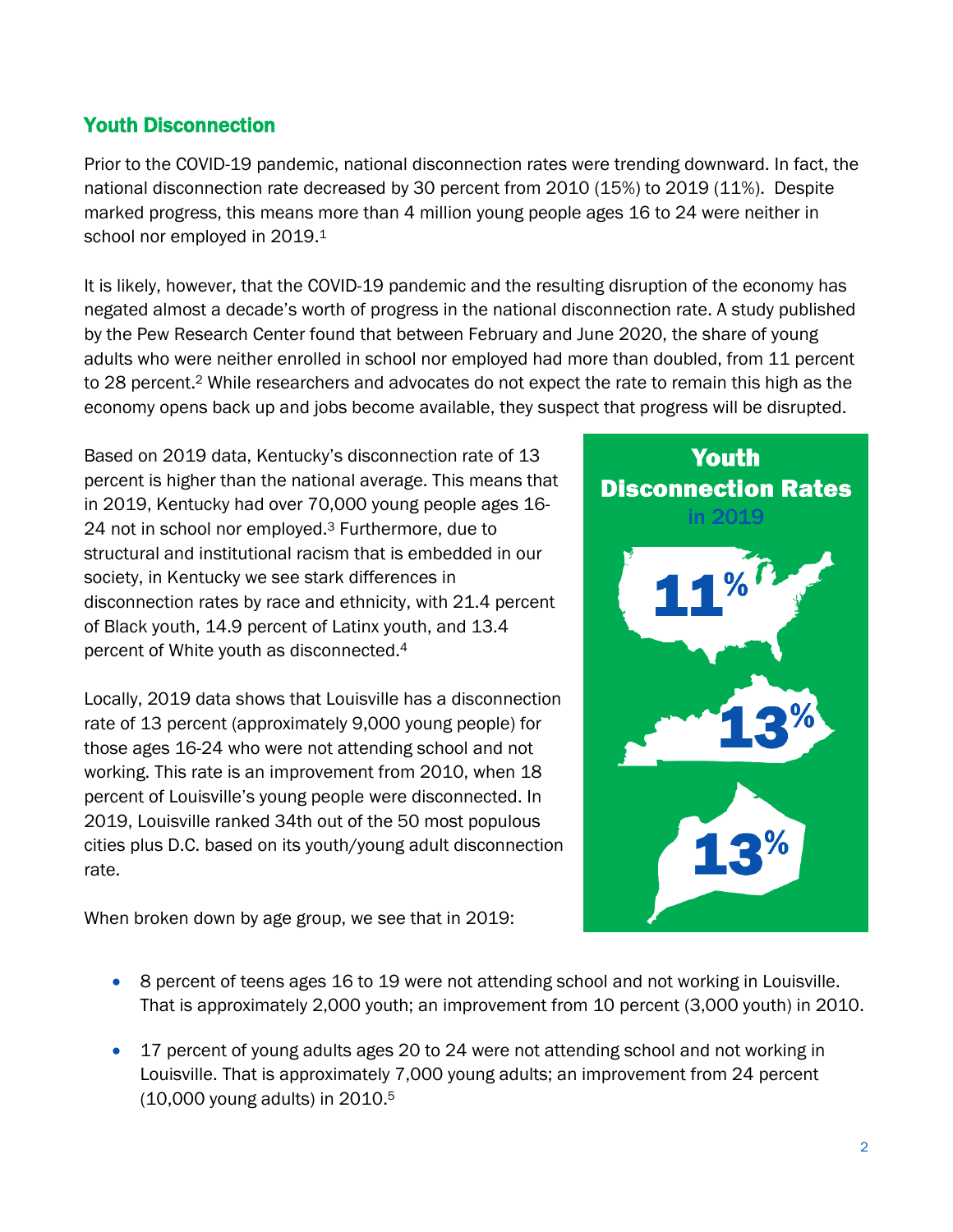# **Disconnected Youth Are:** As likely to live in poverty **As likely to have** a disability **As likely to be mothers** if a young woman As likely to have not completed high school

As likely to be living in institutionalized group quarters

Opportunity youth also face a number of challenges beyond a lack of connection to education and employment opportunities. According to Measure of America's 2018 data<sup>6</sup>, when compared to their connected peers, disconnected young people in our country are:

- nearly twice as likely to live in poverty
- more than three times as likely to have a disability
- nine times as likely to have not completed high school
- more than twenty times as likely to be living in institutionalized group quarters
- disconnected young women are over four times as likely to be mothers as their connected peers

The consequences of youth disconnection are not solely felt by those experiencing disconnection and their families. Communities also shoulder the costs of disconnected young people in terms of lost earnings, lower tax revenues, and higher government spending associated with public supports, healthcare, and crime. According to a 2012 study, it is estimated that the immediate tax burden for every year a young person remains "disconnected" is \$13,900, with a lifetime total of \$258,240 per disconnected individual.<sup>7</sup>

With approximately 13,000 young people in our community who were deemed "disconnected," Louisville taxpayers shouldered over \$180 million in costs in 2019 alone.

# **Methodology**

To complete this work, Kentucky Youth Advocates employed the use of a mixture of literature reviews, quantitative/qualitative data, and community and stakeholder input to develop the policy and practice priorities identified in this report.

The initial phase included identifying existing data sets and engaging in an extensive literature review to gain a better understanding of the landscape of the needs and barriers facing opportunity youth throughout the United States and specifically in Louisville, Kentucky. Over 30 reports and publications from a variety of national and local sources were reviewed to determine themes and potential recommendations. Emerging themes included: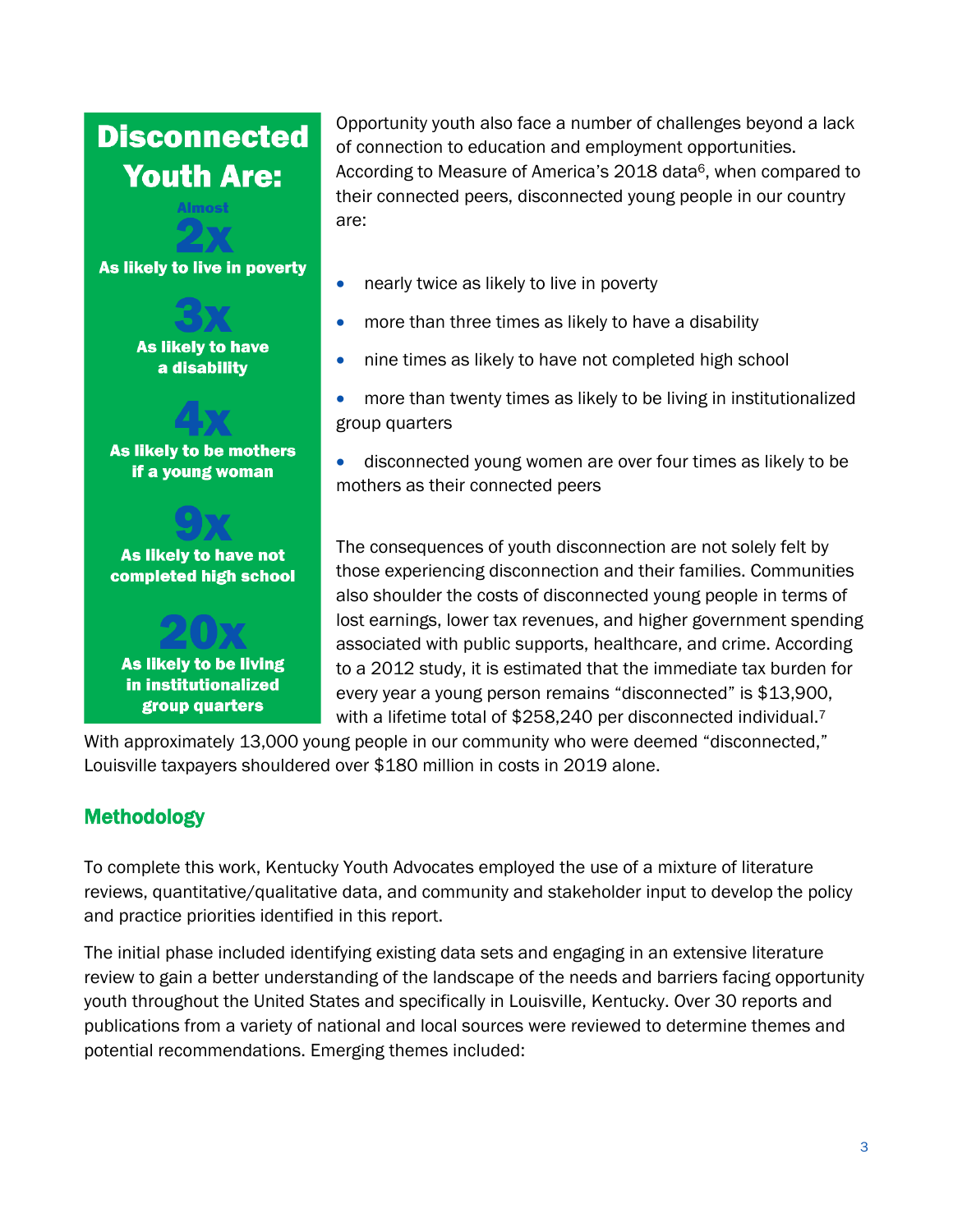- Preventative policies and practices are the priority. Locally and nationally, we need to move upstream to identify the fractures within our society and specifically within our systems that set youth on the pathway to becoming disconnected. Programs and agencies exist to reconnect young adults to education and employment opportunities, but until we take steps to prevent youth from becoming system-involved or disconnected in the first place, we will only continue to put a band-aid on the issue.
- Opportunity youth and young adults must be involved. The most notable theme among recent literature regarding youth and young adults is the importance of ensuring that young people are engaged in every step of the process. Genuine engagement of youth and young adults is necessary to ensure the systems that serve them are operating in a way that best meet their needs. Oftentimes, young adults fall between the gaps of child-serving and adultserving systems that fail to assist them in developmentally appropriate ways. Engaging them in the processes of creating, implementing, and evaluating services, programs, and systems will ensure that we are bridging these gaps and meeting their needs. We must also engage youth and young adults in the community decision-making process to ensure that we are creating workable solutions that best address the challenges facing this population.
- The need for evidence-based practices. There is an abundance of research and data that highlight the challenges and barriers faced by opportunity youth in our country, many of which include recommendations meant to move the needle in favor of this population. However, what is lacking is research on what works to help get youth and young adults onto an educational or career pathway of their choosing.
- Coordination and consistency between services is necessary. Providing services to youth and young adults that are experiencing disconnection from school and work is not enough. Opportunity youth in our country face a number of challenges that require utilization of services from a number of programs and agencies. Because of this, coordination and consistency are needed between these various services.
- The need to understand the impact of structural and institutional racism and discrimination. National and local data depicts the stark contrast in disconnection rates between Black and Brown youth and young adults and their White and Asian counterparts. Advocates and professionals that work with youth and young adults have an obligation to understand the impact that structural and institutional racism and discrimination have on our young people of color and how this has contributed to their educational and employment outcomes.

Following the initial phase of information gathering, a robust list of community policy and practice priorities was generated by reviewing and building on the Coalition Supporting Young Adults' 2017 report "Opportunity Youth Needs Assessment Overview and Recommendations," along with input from partners, stakeholders, and young adults. This list of thirty priorities was included in a survey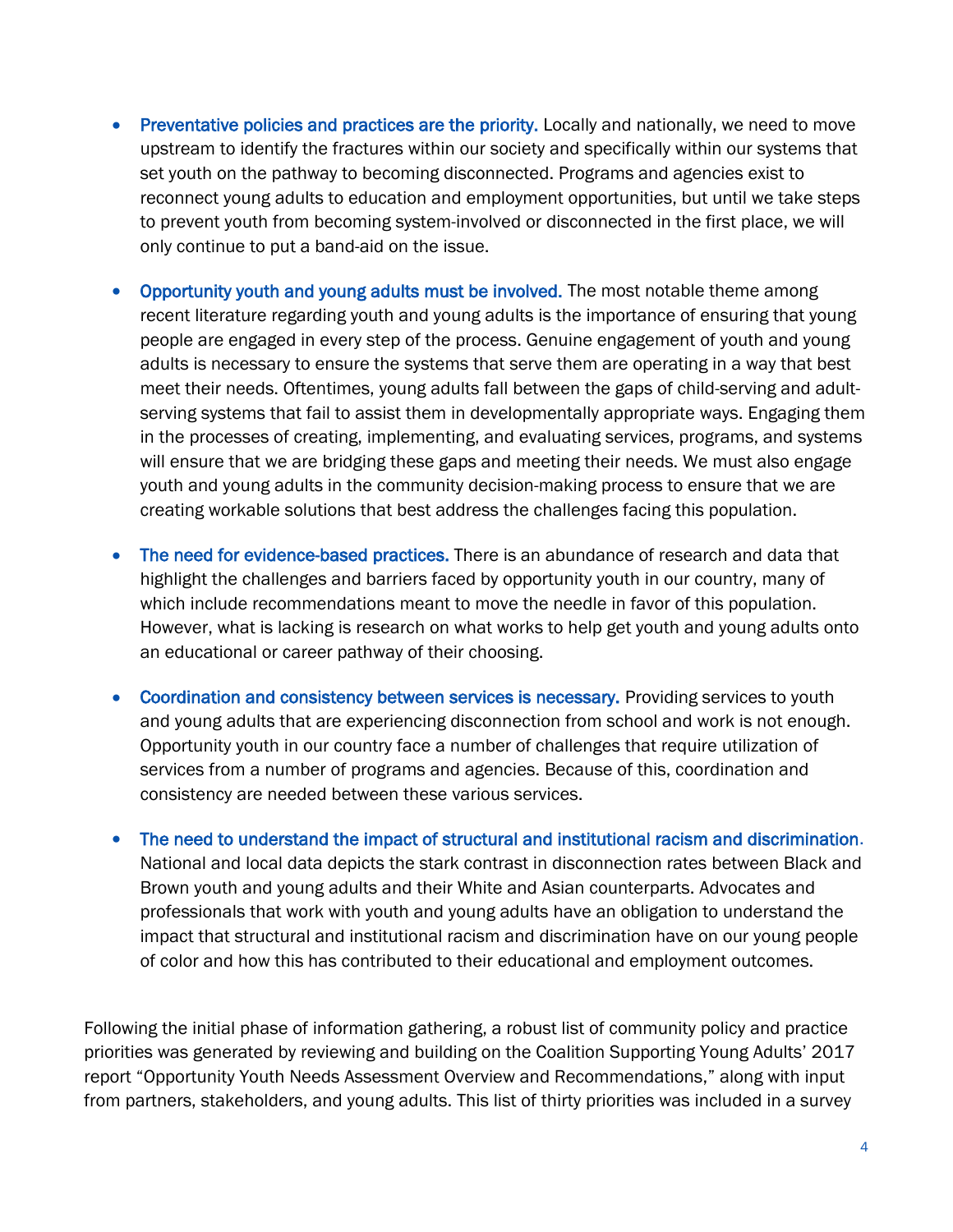intended to collect input from community members and young adults. The sixty-eight respondents were asked to rate each priority on feasibility and importance. After survey analysis, the list of thirty priorities was narrowed down to ten priorities.

Finally, a cross-sector convening was held to gain input from key stakeholders, CSYA network members, and young adults on the identified priorities (see Appendix list of organizations and agencies represented at the cross-sector convening). During this convening, participants had the opportunity to engage in dialogue around a collective vision for young people in our community and provide feedback that helped to sculpt the agenda outlined in this report.

### Policy and Practice Priorities

The following list of policy and practice priorities were identified to provide a common agenda for the community to rally around in support of Louisville's young adult population. The first three priorities, related to housing, education, and understanding the role of trauma and racism, have been identified by the Coalition Supporting Young Adults and key partners as the most timely and feasible priorities that must be immediately addressed with available resources and funding.

1. Increase the number of emergency housing programs specifically for young adults (ages 18-26) and specific programming for young adults with specific needs (LGBTQ+ or parenting young adults). In the homelessness services system, youth ages 18-24 that are experiencing homelessness or housing instability are assessed for potential housing services and programs available to youth. Youth that have completed an assessment are added to an active By-Name List of all youth who are homeless or at risk of becoming homeless. As of June 9, 2021 there were 107 youth in Louisville that were homeless or at risk, that have completed an assessment and are waiting on a referral.<sup>8</sup> Locally, the Salvation Army has 10 dedicated beds for young adults ages 18-24 that are separate from the general population. However, 10 beds are not enough. Ensuring that there are more safe and available spaces specifically for young adults to go to when experiencing a housing emergency is a vital first step in reconnecting our young people to educational and employment opportunities. Additionally, we must ensure that programs and shelters that provide specific services for LGBTQ+ and parenting young adults are available and funded.

2. Establish a community-wide network of academic support sites, or learning hubs, for high school and college age students enrolled in remote and e-learning schools, that provide additional wraparound supports and services. Jefferson County Public Schools recently announced the intention to merge Jefferson County High School, previously a more flexible educational option for students to attend classes while holding a job or attending to family responsibilities, and E-school to create a more robust option called the Pathfinder School of Innovation. We know that this may very well be a pathway that opportunity youth in our community can take advantage of. During the pandemic, we saw just how essential community learning hubs were in helping students and their families with schoolwork and other needs. The creation of hubs that are specifically for older youth and young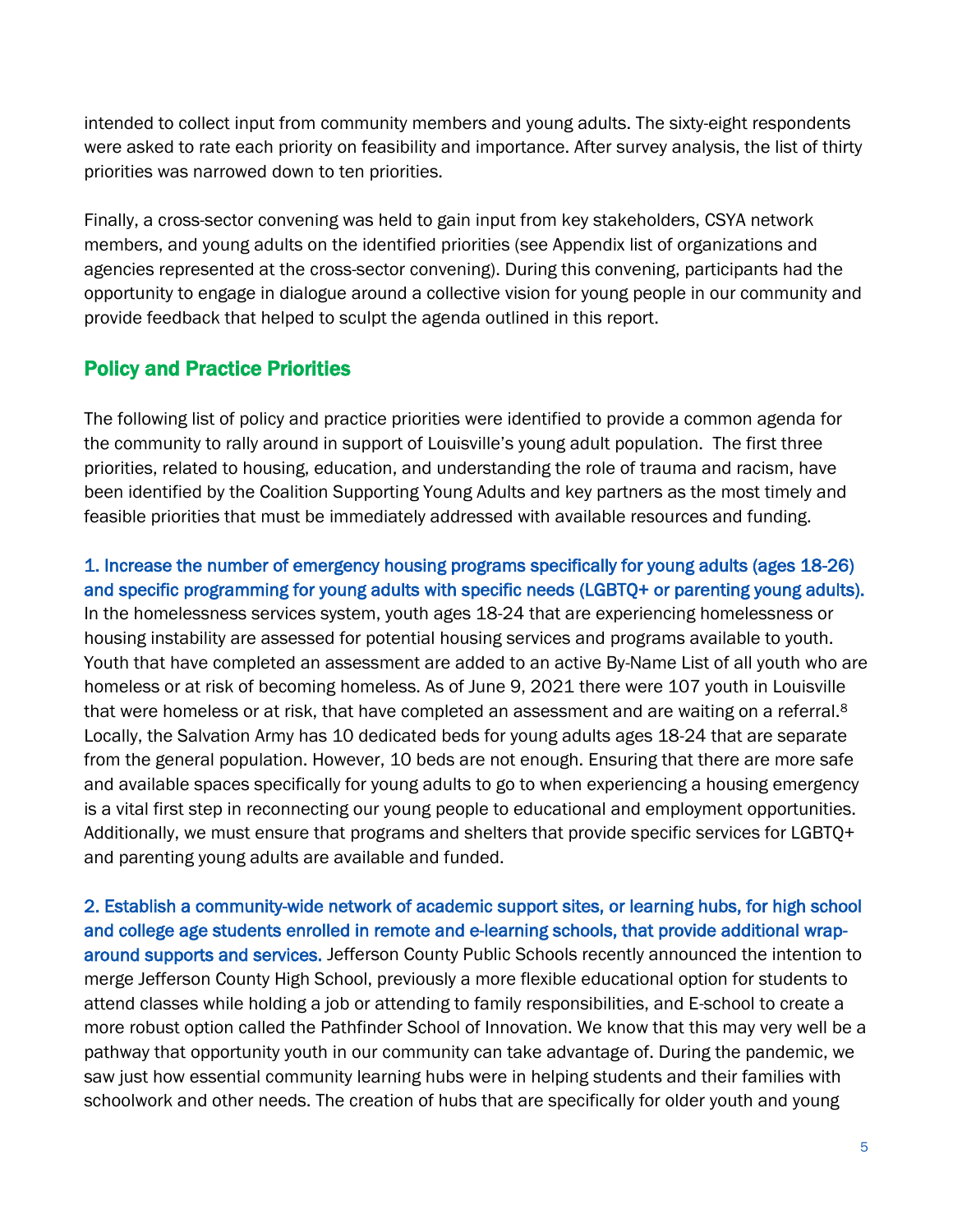adults that also provide supports and services to address challenges they may be facing could improve the educational outcomes for this population.

3. Require training to equip opportunity youth-serving professionals to understand the role of trauma and racism and employ effective practices to help young people understand their experiences and develop strategies for healing and growth. As many of the youth in our community are preparing to transition from adolescence into adulthood, they are also dealing with the lasting impacts of adverse childhood experiences, trauma, and race-based trauma. Kentucky is among the top 14 states leading the nation in childhood adversity, with 22 percent of children having experienced two or more Adverse Childhood Experiences (ACEs). Youth exposed to trauma may have difficulty forming healthy and stable relationships and have also been shown to have unstable work histories as adults. Ensuring that professionals that work with this population understand the role that trauma and racism plays in their current circumstances and giving them the tools they need to support these individuals is critical to help foster growth and healing.

4. Establish and monitor policy that each young person has a housing plan at the time of exit from foster care or the juvenile justice system. Former foster youth and youth exiting the juvenile justice system have a much higher rate of experiencing homelessness in the years following their exit than their peers that were not system-involved. The National Youth in Transitions Database found, among Kentucky youth who turned 17 in foster care and completed the follow-up outcomes survey, 31 percent had experienced homelessness by age 21.<sup>9</sup> Additionally, a study that surveyed over 650 runaway and homeless youth ages 14 to 21 in 11 U.S. cities, found that over 10 percent of them reported their most recent episode of homelessness was due to being released from jail or prison. <sup>10</sup> It is important that youth transitioning out of the foster care and juvenile justice systems receive thoughtful and intentional transition planning and support. Moreover, these policies must be monitored annually by the Department for Community Based Services to ensure that youth exiting the foster care or juvenile justice systems are being provided with the housing coordination and planning they need.

5. Establish and enforce the rights of young people in foster care to include the opportunity to participate in extracurricular, cultural, and personal enrichment activities; to work and develop job skills; and to receive appropriate life skills training. When young people participate in extracurricular and social activities, it gives them the opportunity to gain skills to become independent, learn about making good decisions, and develop soft skills related to employment and independent living. Adolescent brain research confirms that such experiences are crucial as youth transition into emerging adulthood. These rights exist in the reasonable and prudent parent standards outlined in the federal Sex Trafficking and Strengthening Families Act of 2014 and are also outlined in the Kentucky Department of Community Based Services' Standards of Practice Manual.<sup>11</sup> However, we need to ensure that foster youth, specifically those in group care, are afforded these opportunities for normalcy without barriers that might include a lack of transportation, lack of staff, or inadequate funding. It may also be vital for us to look into ways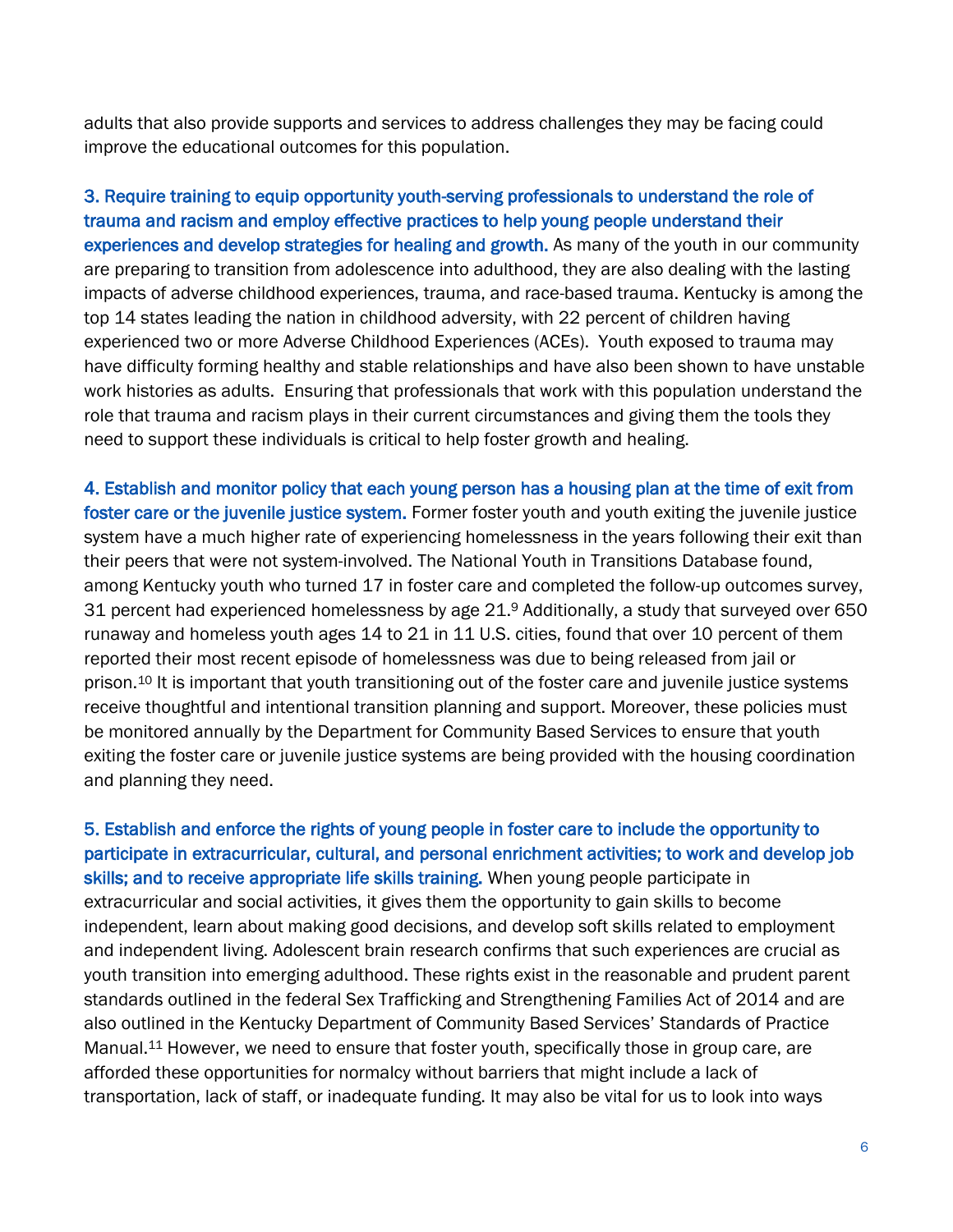community-members can become involved in ensuring our youth in foster care have opportunities for normalcy.

#### 6. Create educational pathways to earn a high school diploma for students who are over-age and under-credited, with an emphasis on programs that assist in providing reading and math instruction. At the end of school year 2020, over 1,600 high school students from Jefferson County

Public Schools were under-credited.<sup>12</sup> Students that are at risk of not graduating face a number of barriers that prevent them from receiving a high school diploma. Creating additional, non-traditional pathways to a high school diploma can help address or even remove these barriers and provide more options for youth to improve educational outcomes.

7. Increase the capacity of employment programs to offer financial support for transportation, child care, work clothing, and other work-related expenses to opportunity youth. We know that providing youth and young adults with employment opportunities is not enough when there are a number of barriers that prevent them from entering the workforce in the first place, such as lack of child care, lack of transportation, and other expenses associated with working. We need to ensure the programs in our community that help our youth and young adults get and keep a job also have the capacity to help meet the variety of needs associated with employment.

8. Establish wrap-around services available to young adults reentering the community from incarceration, including housing assistance, life skills development, employment and/or education opportunities, and access to mentor programs. When youth and young adults exit residential placement within the juvenile justice system, they are faced with a number of challenges that may prevent them from successfully re-entering the community, such as housing instability, mental health issues, lack of skills for educational and employment opportunities, and lack of social support and connectedness. Research shows that successful re-entry programs that include case management services, mentor programs, and education and/or employment opportunities can reduce recidivism.<sup>13</sup> Ensuring that our youth and young adults exiting the juvenile justice system have the necessary supports and services available to them is vital to improving their odds of successful reentry.

9. Fund partnerships that connect opportunity youth-serving programs with community-based mental health providers to hire and train community peer support specialists who can provide social-emotional and mental health services to youth and young adults. Young adults, particularly young people of color, are often hesitant to utilize traditional forms of mental health supports.<sup>14</sup> Peer support specialists are trained to use lived experiences in a professional manner to help other people recover from emotional, social, behavioral, and/or substance use issues. Partnerships between youth- and young adult-serving programs and community-based mental health providers may help to reduce stigma and encourage utilization of those supports. Additionally, having access to these supports in spaces where youth and young adults already are could help to address barriers that youth and young adults face when attempting to access mental health supports.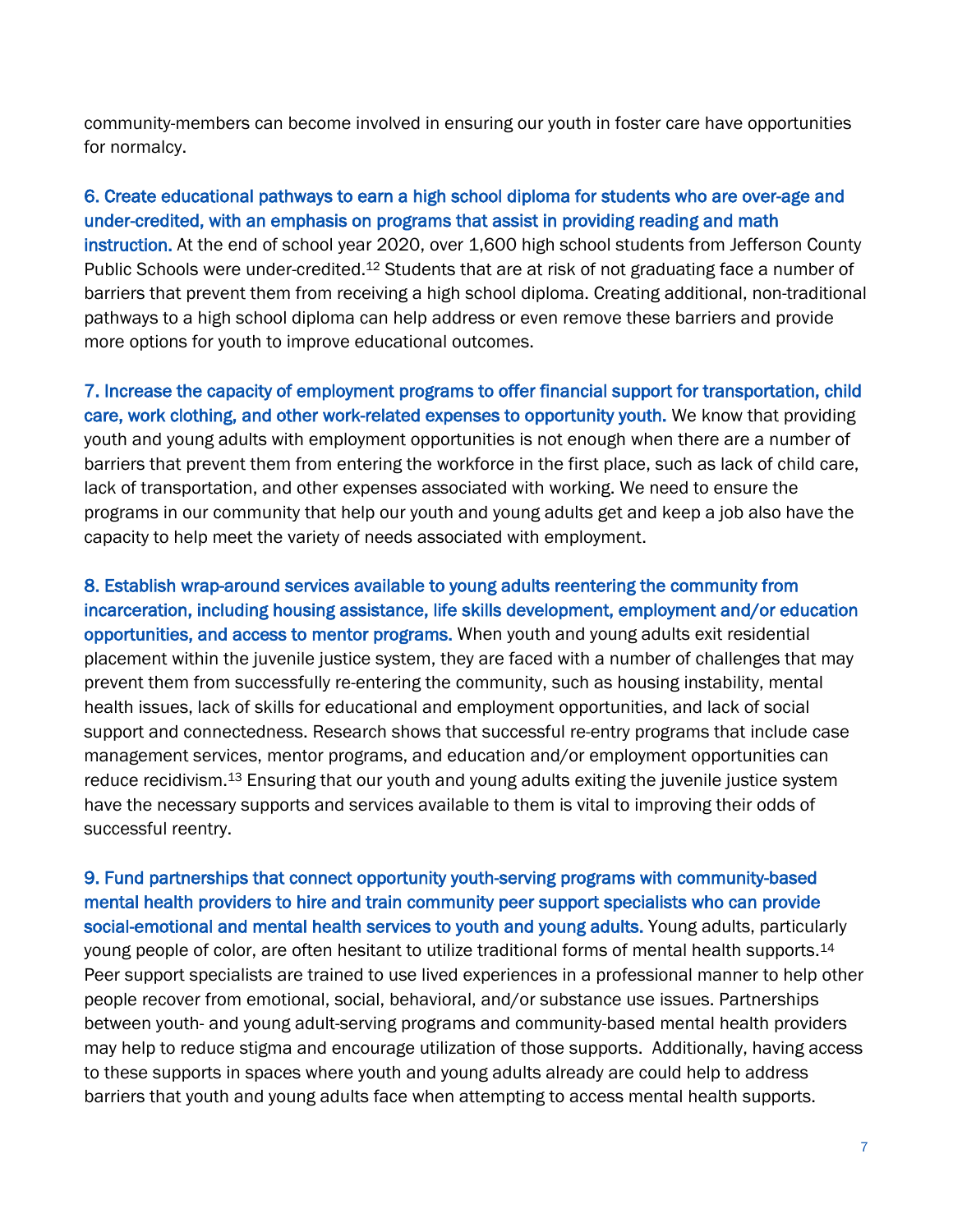10. Involve local law enforcement in prevention and intervention activities and educate law enforcement on the specific concerns of the young adult population. With heightened public attention on the police-community relations in the wake of the tragic death of Breonna Taylor, local law enforcement may be more inclined than ever to create genuine partnerships with young adults in the community. A 2013 survey found that law enforcement academies nationwide devote just one percent of their training time—about six hours—to youth issues, and most of that is focused solely on juvenile law rather than best practices on how to communicate and intervene with youth and young adults. <sup>15</sup> A dedicated council of young adults can provide guidance and recommendations for local law enforcement on issues related to their age group. Additionally, training and education on best practices for law enforcement to communicate and intervene with young adults is essential.

#### Next Steps

While the priorities listed above seek to address challenges that Louisville's opportunity youth face across several sectors and systems, this list is only the starting point. Creating lasting and meaningful change to benefit this population and, ultimately to prevent disconnection, will likely take a long-term, collaborative effort from a wide range of likely and unlikely community allies.

It is important to note that through the leadership of the Coalition Supporting Young Adults and its key network partners, much of the work outlined above is already underway. Workgroups around the various sectors that have made previous progress in these efforts are gearing up to advocate for policy and practice change. Additionally, the recent unveiling of the Louisville Youth Network, a collaborative project led by Louisville Metro Office of Youth Development, will offer much-needed connection to and coordination of the variety of services and programs available to Louisville's young people.

The following actions should be considered when determining next steps for the work ahead:

- Intentionally engage more youth and young adults. Ensure that youth and young adults are genuinely engaging, informing, and leading much of the work to meet the needs of their community. Advocates must be willing to create opportunities to elevate youth and young adult voice and for young people to step into leadership roles that give them substantive decision-making power within the collective and throughout the broader community. The Coalition Supporting Young Adults commits to engaging at least 50 young people by December 2021 to offer insight and engage as true leaders of the work ahead.
- Develop an action plan with identified champions. Each priority listed above requires significant cross-sector collaboration and a detailed action plan to create movement.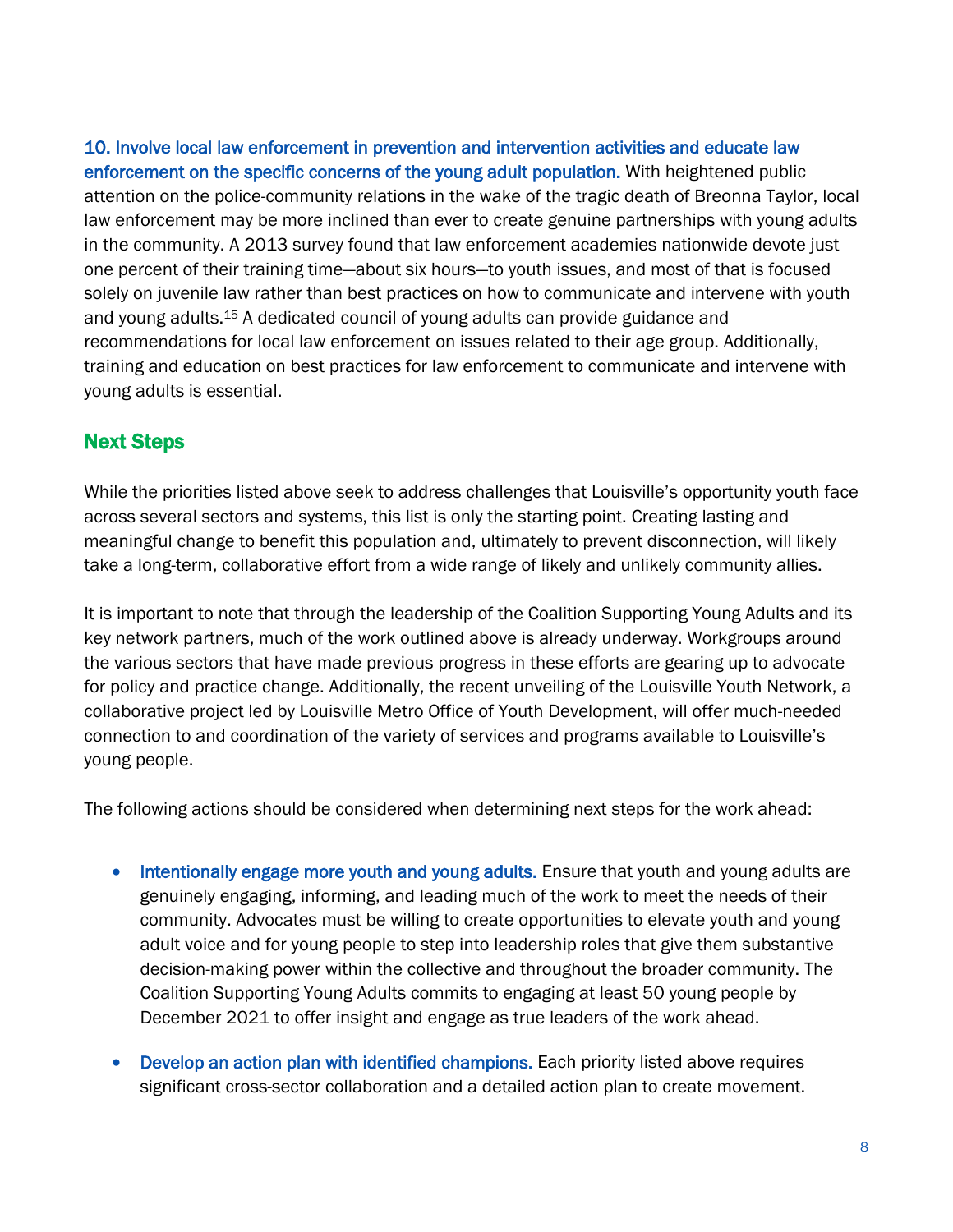However, it is also important to identify champions of each priority who will lead the charge in identifying action steps, determining cost, and seeking funding from the appropriate sources. Through its cross-sector work teams, the Coalition Supporting Young Adults commits to convening, engaging, and guiding at least 30 different community partners as champions to drive the policy and practice changes outlined above.

- Generate community buy-in. Engaging both potential supporters and opponents in meaningful dialogue to address the issue is one important step in garnering community-wide support. Utilizing data and research can highlight the issue and demonstrate the effectiveness of solutions to influence key decision-makers.
- Measure results. Aside from the typical indicators of youth and young adult disconnectedness, it is important to identify additional ways to measure progress, such as continuous feedback from the young people we seek to serve via focus groups, surveys, and other means of attaining qualitative data. It may also be helpful to measure the amount of private and public funds being allocated to solve issues facing youth and young adults as a way to gauge community buy-in. Through its strategic planning process, the Coalition Supporting Young Adults will work with key partners to identify outcome goals for youth and young adults in our community and how to effectively measure progress.

*The Coalition Supporting Young Adults is a collective action initiative of more than 650 members representing over 60 community organizations, entities, or departments in Louisville, Kentucky who are committed to transforming the way vulnerable youth and young adults are supported. This is accomplished by bringing together existing complex systems to increase the supply of quality education and career pathways, to expand funding for and coordination between supportive services (housing, transportation, mental health services, and adult/peer supports), and to build the capacity of the community to confront racial inequity and other sources of marginalization.* 

*Kentucky Youth Advocates is the independent voice for Kentucky's children. With a vision to make Kentucky the best place in America to be young, KYA works to ensure that decision-makers invest in policies and programs that meet the needs of youth and families by working with lawmakers and other elected officials to change and enact policies to benefit youth and families; conducting research and education that informs and recommends solutions to help youth succeed; mobilizing advocates to take action on behalf of youth and families; and leading various statewide initiatives that engage partners from across the state to address issues that impact youth and families in Kentucky.*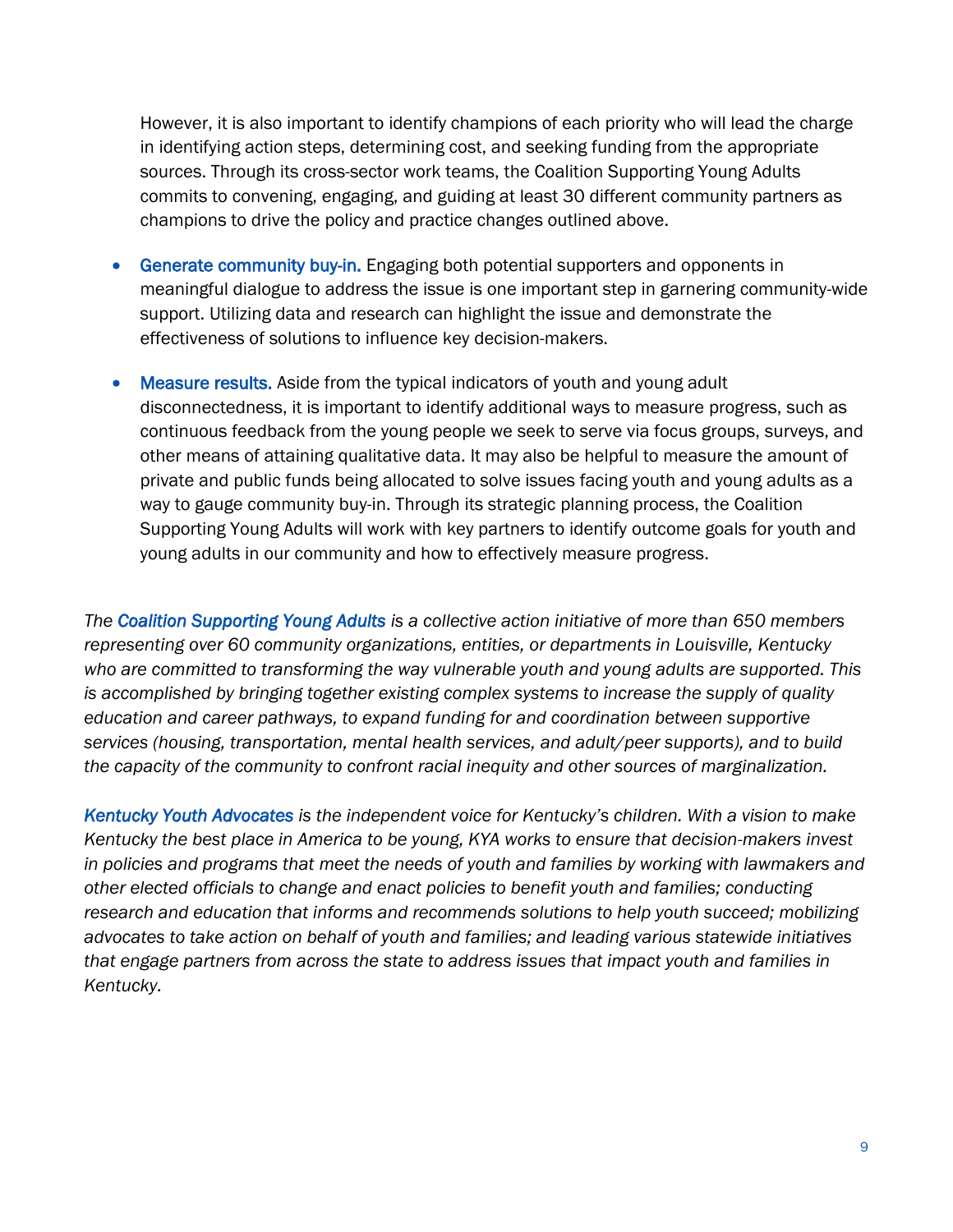# Appendix and Sources

Following is a list of organizations and agencies represented at the Cross-Systems Convening for Louisville's Opportunity Youth on June 16, 2021:

- Boys and Girls Haven
- Cabinet for Health and Family Services
- Coalition for the Homeless
- Coalition Supporting Young Adults
- Department for Community Based Services
- Emerging Workforce
- Jefferson County Public Schools
- KentuckianaWorks
- Kentucky Youth Advocates
- Louisville Metro Council, District 21 Staff
- Louisville Metro Government, Criminal Justice Commission
- Louisville Metro Government, Office of Youth Development
- McNary Group
- True Up
- Young adults
- Youth Build

<sup>1</sup> Annie E. Casey Foundation (2020). *Youth not attending school and not working by age group*. Kids Count Data Center. Available a[t https://datacenter.kidscount.org/data/tables/9292-youth-not-attending-school-and-not-working-by-age](https://datacenter.kidscount.org/data/tables/9292-youth-not-attending-school-and-not-working-by-age-group?loc=1&loct=3%23detailed/1/any/false/1729,37,871,870,573,869,36,868,867,133/4121,4122,4123/18399,18400#detailed/1/any/false/1729,37,871,870,573,869,36,868,867,133/4121,4122,4123/18399,18400)[group?loc=1&loct=3%23detailed/1/any/false/1729,37,871,870,573,869,36,868,867,133/4121,4122,4123/18399,18400#det](https://datacenter.kidscount.org/data/tables/9292-youth-not-attending-school-and-not-working-by-age-group?loc=1&loct=3%23detailed/1/any/false/1729,37,871,870,573,869,36,868,867,133/4121,4122,4123/18399,18400#detailed/1/any/false/1729,37,871,870,573,869,36,868,867,133/4121,4122,4123/18399,18400) [ailed/1/any/false/1729,37,871,870,573,869,36,868,867,133/4121,4122,4123/18399,18400.](https://datacenter.kidscount.org/data/tables/9292-youth-not-attending-school-and-not-working-by-age-group?loc=1&loct=3%23detailed/1/any/false/1729,37,871,870,573,869,36,868,867,133/4121,4122,4123/18399,18400#detailed/1/any/false/1729,37,871,870,573,869,36,868,867,133/4121,4122,4123/18399,18400)

<sup>2</sup> Fry, R. and Barossa, A. (2020). *Amid coronavirus outbreak, nearly three-in-ten young people are neither working nor in school.* Pew Research Center. Available at [https://www.pewresearch.org/fact-tank/2020/07/29/amid-coronavirus](https://www.pewresearch.org/fact-tank/2020/07/29/amid-coronavirus-outbreak-nearly-three-in-ten-young-people-are-neither-working-nor-in-school/)[outbreak-nearly-three-in-ten-young-people-are-neither-working-nor-in-school/.](https://www.pewresearch.org/fact-tank/2020/07/29/amid-coronavirus-outbreak-nearly-three-in-ten-young-people-are-neither-working-nor-in-school/)

<sup>3</sup> Annie E. Casey Foundation (2020). *Youth not attending school and not working by age group*. Kids Count Data Center. Available a[t https://datacenter.kidscount.org/data/tables/9292-youth-not-attending-school-and-not-working-by-age](https://datacenter.kidscount.org/data/tables/9292-youth-not-attending-school-and-not-working-by-age-group?loc=1&loct=3%23detailed/2/19/false/1729,37,871,870,573,869,36,868,867,133/4121,4122,4123/18399,18400#detailed/2/19/false/1729,37,871,870,573,869,36,868,867,133/4121,4122,4123/18399,18400)[group?loc=1&loct=3%23detailed/2/19/false/1729,37,871,870,573,869,36,868,867,133/4121,4122,4123/18399,18400#deta](https://datacenter.kidscount.org/data/tables/9292-youth-not-attending-school-and-not-working-by-age-group?loc=1&loct=3%23detailed/2/19/false/1729,37,871,870,573,869,36,868,867,133/4121,4122,4123/18399,18400#detailed/2/19/false/1729,37,871,870,573,869,36,868,867,133/4121,4122,4123/18399,18400) [iled/2/19/false/1729,37,871,870,573,869,36,868,867,133/4121,4122,4123/18399,18400.](https://datacenter.kidscount.org/data/tables/9292-youth-not-attending-school-and-not-working-by-age-group?loc=1&loct=3%23detailed/2/19/false/1729,37,871,870,573,869,36,868,867,133/4121,4122,4123/18399,18400#detailed/2/19/false/1729,37,871,870,573,869,36,868,867,133/4121,4122,4123/18399,18400)

<sup>4</sup> Measure of America (2020). *Youth Disconnection in America.* Available at

[http://www.measureofamerica.org/DYinteractive/.](http://www.measureofamerica.org/DYinteractive/)

<sup>5</sup> Annie E. Casey Foundation (2020). *Youth not attending school and not working by age group*. Kids Count Data Center. Available at [https://datacenter.kidscount.org/data/tables/9292-youth-not-attending-school-and-not-working-by-age](https://datacenter.kidscount.org/data/tables/9292-youth-not-attending-school-and-not-working-by-age-group?loc=1&loct=3%23detailed/2/19/false/1729,37,871,870,573,869,36,868,867,133/4121,4122,4123/18399,18400#detailed/3/71/false/1729,37,871,870,573,869,36,868,867,133/4121,4122,4123/18399,18400)[group?loc=1&loct=3%23detailed/2/19/false/1729,37,871,870,573,869,36,868,867,133/4121,4122,4123/18399,18400#deta](https://datacenter.kidscount.org/data/tables/9292-youth-not-attending-school-and-not-working-by-age-group?loc=1&loct=3%23detailed/2/19/false/1729,37,871,870,573,869,36,868,867,133/4121,4122,4123/18399,18400#detailed/3/71/false/1729,37,871,870,573,869,36,868,867,133/4121,4122,4123/18399,18400) [iled/3/71/false/1729,37,871,870,573,869,36,868,867,133/4121,4122,4123/18399,18400.](https://datacenter.kidscount.org/data/tables/9292-youth-not-attending-school-and-not-working-by-age-group?loc=1&loct=3%23detailed/2/19/false/1729,37,871,870,573,869,36,868,867,133/4121,4122,4123/18399,18400#detailed/3/71/false/1729,37,871,870,573,869,36,868,867,133/4121,4122,4123/18399,18400)

<sup>6</sup> Measure of America (2020). *A Decade Undone: Youth Disconnection in the Age of Coronavirus*. Available at [https://ssrc](https://ssrc-static.s3.amazonaws.com/moa/ADecadeUndone.pdf)[static.s3.amazonaws.com/moa/ADecadeUndone.pdf.](https://ssrc-static.s3.amazonaws.com/moa/ADecadeUndone.pdf)